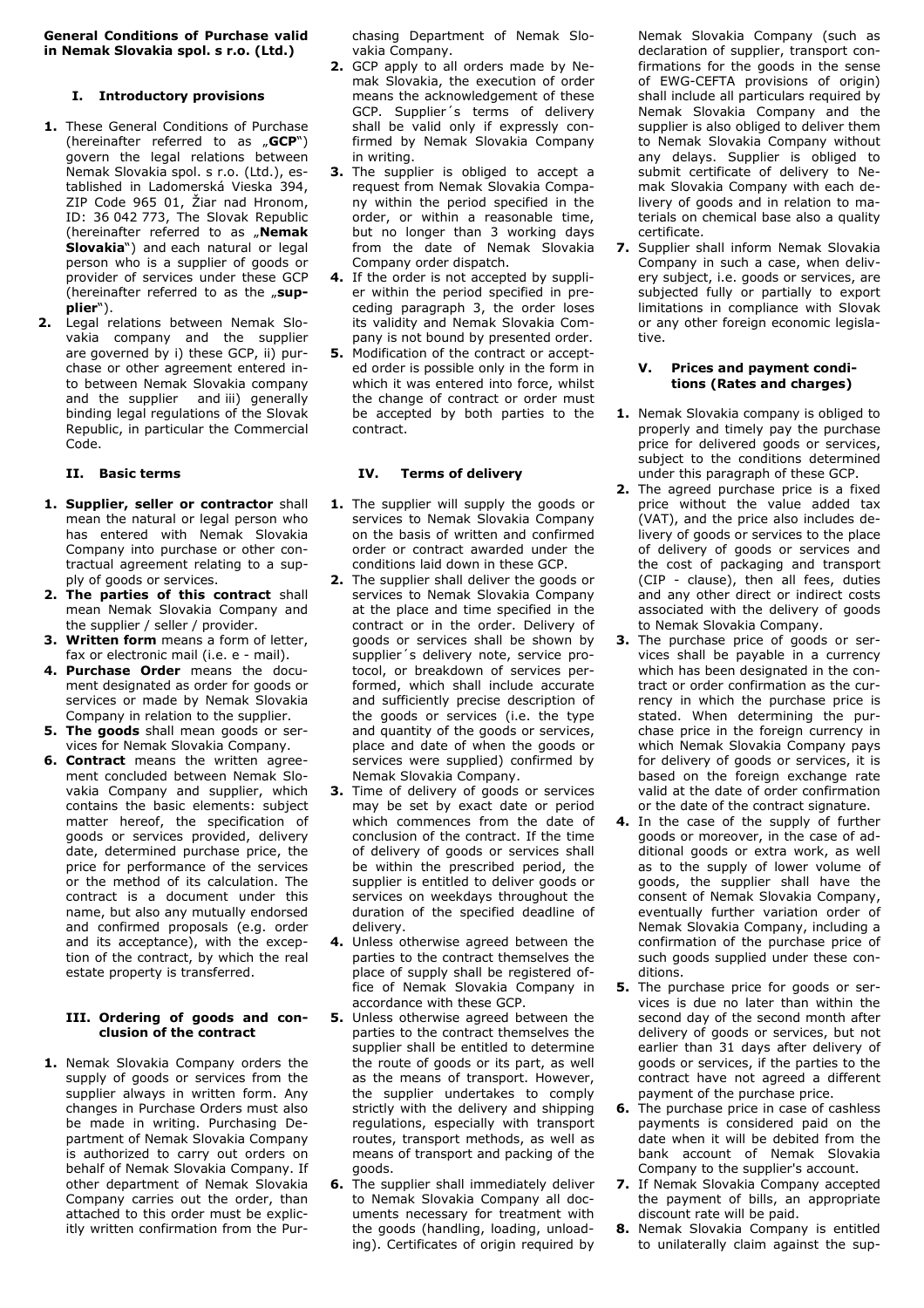plier set off with all of their previous claims against the supplier. Nemak Slovakia Company is also entitled to transfer all of their claims against the suppliers, which incurred pursuant to orders or contracts under these GCP, to a third party.

**9.** The supplier may transfer the claims against Nemak Slovakia Company incurred under contracts within the meaning of these GCP to a third party only with the written consent of Nemak Slovakia Company.

#### **VI. Consequences of breaching the agreed date of delivery or work**

- **1.** Provide that supplier finds out that it is not possible to keep agreed terms of this contract related to delivery of goods or services due to any possible reason he is obliged to notify Nemak Slovakia Company regarding this fact in writing. Notice of extension of the goods or services delivery date, such extension or failure to deliver goods or services on the agreed date, does not affect the delay of the supplier, and also does not relieve Nemak Slovakia Company from the right to apply to Nemak Slovakia's claims associated with supplier´s delay related to supply of goods or services by the agreed deadline.
- **2.** If supplier exceeds agreed delivery terms of goods or services supplies accomplishment due to the reasons, for which he is responsible, Nemak Slovakia Company has the right for a liquidated damages the supplier undertakes to pay for each day of delay as minimum reimbursement in the amount of 0.3 % of the purchase price value for delivery of goods or services, but not exceeding 10 % of the purchase price value for delivery of goods or services, unless otherwise stated therein by parties of the contract. In the case of payment of the above liquidated damages the right of Nemak Slovakia Company shall not be affected to liquidate damages incurred as a result of delays in delivering the supplier's goods or services on the agreed date, even if it exceeds the amount of liquidated damages. The contractors as participants of this contract hereby declare that the agreed liquidated damages are not disproportionately high, are not in contrary to good manners, and even with commercial practice.
- **3.** In a case of delay of the supplier to supply goods or services on the agreed date, Nemak Slovakia Company determines to suppliers an appropriate alternative deadline to deliver goods, while setting a reasonable substitute deadline for the delivery of goods or services does not affect the right of Nemak Slovakia Company for liquidated damages to be paid by the supplier within the meaning of paragraph 2 of this Article in these GCP.
- **4.** In case of delay of the supplier to supply goods or services at the agreed time, a Nemak Slovakia Company after it provided an adequate replacement period may require from the supplier to immediately pass the

remainder of the unfulfilled order at their own expense and responsibility to a third party designated by Nemak Slovakia Company. The supplier shall accept and meet such a request of Nemak Slovakia Company.

- **5.** In a case of expiry of such reasonable deadline set by Nemak Slovakia Company to deliver goods or services, Nemak Slovakia Company also have the right to derogate from paragraph 4 of this Article and to terminate the contract, while it is also entitled to claim from the supplier to liquidate damages.
- **6.** If the supplier fails to comply with the orders repeatedly or does not supply goods or services within the agreed deadlines, therefore Nemak Slovakia Company has the right without prior provision of additional period to cancel the contract, whilst Nemak Slovakia Company has also the right to claim damages from the supplier, therefore the company may withdraw from the contract even without prior providing additional period and require compensation of the damage.

## **VII. Guarantee**

- **1.** The supplier provides Nemak Slovakia Company with guarantees for the fact that delivered goods or services shall fulfill characteristics stipulated in the contract by Nemak Slovakia Company, it shall comply with required technical standards and will not show deficiencies, which might decrease or hinder its value or usage purpose stipulated within the contract.
- **2.** Liability for defective goods or services as well as the rights and obligations arising therefrom shall be governed by the laws in force in the territory of the Slovak Republic, as well as these GCP.
- **3.** The seller further declares that no third parties have the rights to the delivered goods or services at the time of their delivery, while at the same time he declares that Nemak Slovakia Company does not commit the infringement of third party rights by the use of the supplied goods or services. Rights of third parties for the purposes of this section of these GCP are meant primarily and especially ownership, lien, other real rights, easement, further copyrights and patent rights, intellectual property rights and other rights.
- **4.** Delivered goods or services, as well as their delivery must comply with applicable legal provisions and decisions of respective bodies and organizations regarding safety and health protection at work and environmental protection.
- **5.** Guarantee period provided by supplier is one year since delivery goods or services. Guarantee period for spare parts and commercial goods, which themselves are defined separately within the contract, is one year since commencement of operation or since the day of delivery to Nemak Slovakia Company and it expires no later than 18 months since delivery to Nemak Slovakia Company.
- **6.** Defects/faults of the delivered goods or services, such as that supplied goods or services does not have the characteristics specified (required and intended) in the order of Nemak Slovakia Company and found out by Nemak Slovakia Company during the warranty period the supplier removes promptly on request and free of charge - including secondary ancillary costs. If it is not possible or if Nemak Slovakia Company informs supplier that receipt of repaired goods or services is not acceptable for him, supplier is obliged to change faulty parts of the goods or services free of charge for impeccable ones.
- **7.** In inevitable cases, or provided that supplier is at delay with due deficiencies elimination, thus Nemak Slovakia Company may assure repair of supplied goods or services upon supplier's expenses.
- **8.** If there is no possibility to repair or exchange the goods or services, thus Nemak Slovakia Company´s right remains untouched regarding the purchase price reduction for delivery of goods or services, alternatively Nemak Slovakia Company has the right to withdrawal from the contract due to its substantial breach.

## **VIII. Trade secrets and confidential information**

- **1.** Parties to the contract agreed that all facts, information and data contained in the contract or in its annex or which will be listed in its appendices and annexes, that the parties to the Agreement learned in relation to the contract or that the contract participants learned during delivery of goods or services, in particular information on the activities and Nemak Slovakia Company's premises, are confidential (hereinafter referred to as the "**confidential information**"), which both parties to the contract are obliged to maintain and keep confidential, unless otherwise agreed further. Commitment of the parties to maintain confidentiality under the contract is not time limited.
- **2.** Parties to the contract undertake, that shall not disclose further the confidential information without the prior written consent of the other party to the contract to any third parties and they will not allow the third parties access to confidential information without the prior written consent of the other party. Members of the bodies participating in the contract are not considered as the third parties, then employees of the contracting parties, auditors and legal or other advisers of contracting parties who are bound by professional secrecy with regard to disclosure of confidential information by law and persons who are being the controlled or controlling person in relation to participants of the contract, under the provisions of § 66a of the Commercial Code.
- **3.** It shall not be considered for breach of the confidentiality obligation under this Article in respect of confidential information referred to in paragraph 1 of this Article if it is provided to ap-